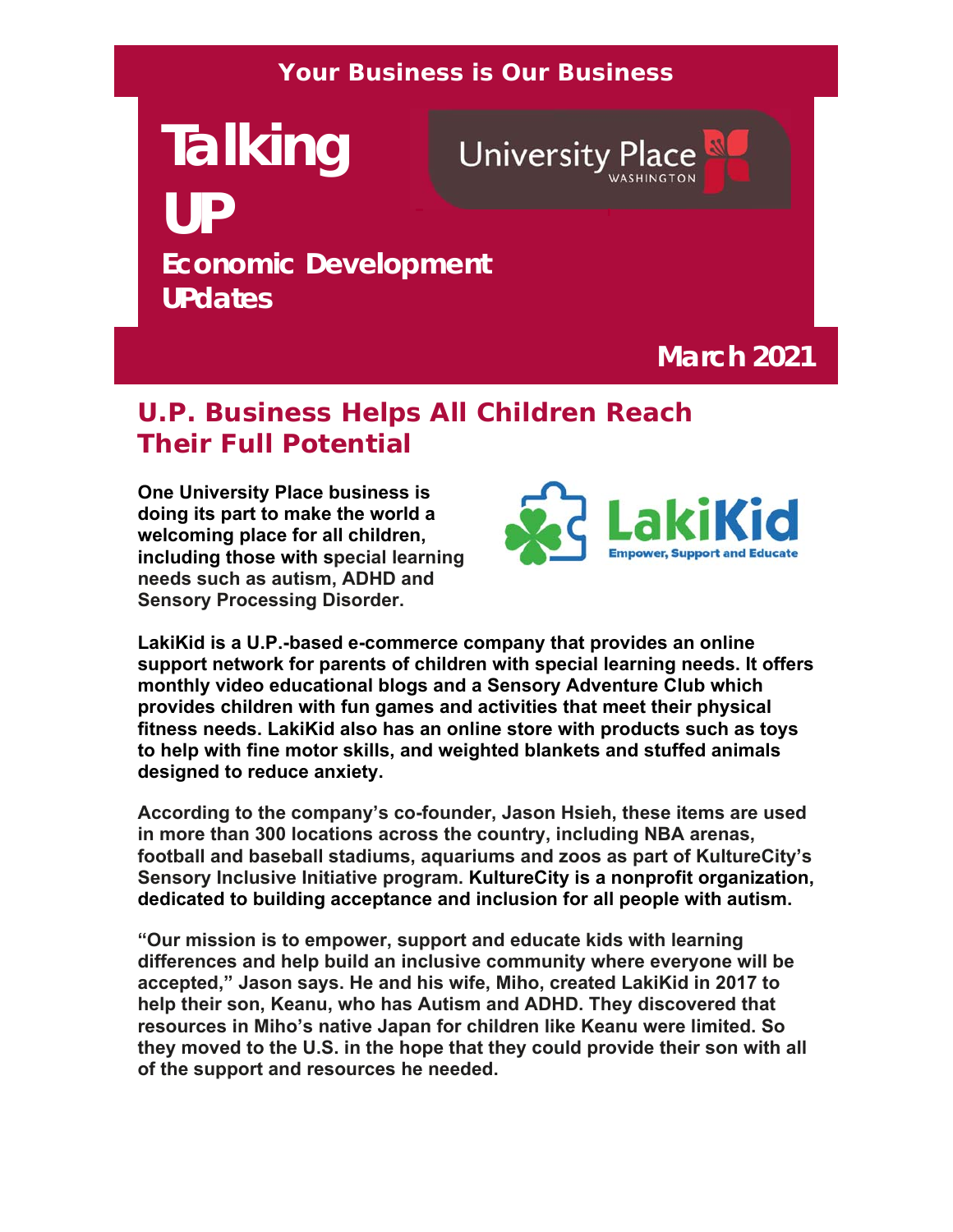**"We soon discovered, however, that therapies and sensory products were very expensive and our insurance did not cover them," Jason recalls. "We struggled to find affordable, quality products to help our son with his challenges so we decided to create our own brand instead. That's when LakiKid was born."**

**In just four short years since its launch, LakiKid has helped more than 20,000 children and their parents. "We believe that every kid is different and beautiful in their own way," Jason says. "And everyone deserves a chance to learn and become their fullest self in this wonderful life."**

**Learn more about LakiKid's products and services at www.lakikid.com.** 

### **Help Us Welcome AngelCom IT Services to U.P.**



**What began 25 years ago as a second career for retired Air Force chaplain Lt. Col. Robert P. Hamm has become a bi-coastal IT services firm that assists small businesses with their computing technology needs. The name AngelCom IT Services reflects Robert's history as a retired chaplain. It also helps that it starts with the letter "A," which put** 

**his new business towards the top of the listings when phone books were still in use.**

**Today, Robert's grandson Jeremy Brabham is carrying the torch for the next generation of the business. He recently opened new office space for AngelCom IT services at 4111 Bridgeport Way W, Ste B. in University Place, where his 10 or so employees focus on work with professional services companies that include legal and financial firms, hospitality businesses such as hotels and restaurants, as well as those in grocery and auto sales.** 

**"We serve mostly small- to medium-sized businesses in the greater Puget Sound area and the mid-Coast region of Maine, although in today's era of remote computing, there are now no boundaries and AngelCom IT is able to support clients all across the country," Jeremy says. The Maine office is staffed by an employee who moved back to the East Coast to be closer to family and who has successfully continued to serve AngelCom's existing clients from there, while building a new client base in the area around Belfast, Maine as well.**

**After looking to purchase space for the business in Lakewood and Tacoma, Jeremy says he and his wife decided U.P. was the perfect location for his new offices. "It's a great central location—close to State Route 16 and it offers an easy commute for our employees who live in Tacoma, Gig Harbor and beyond."**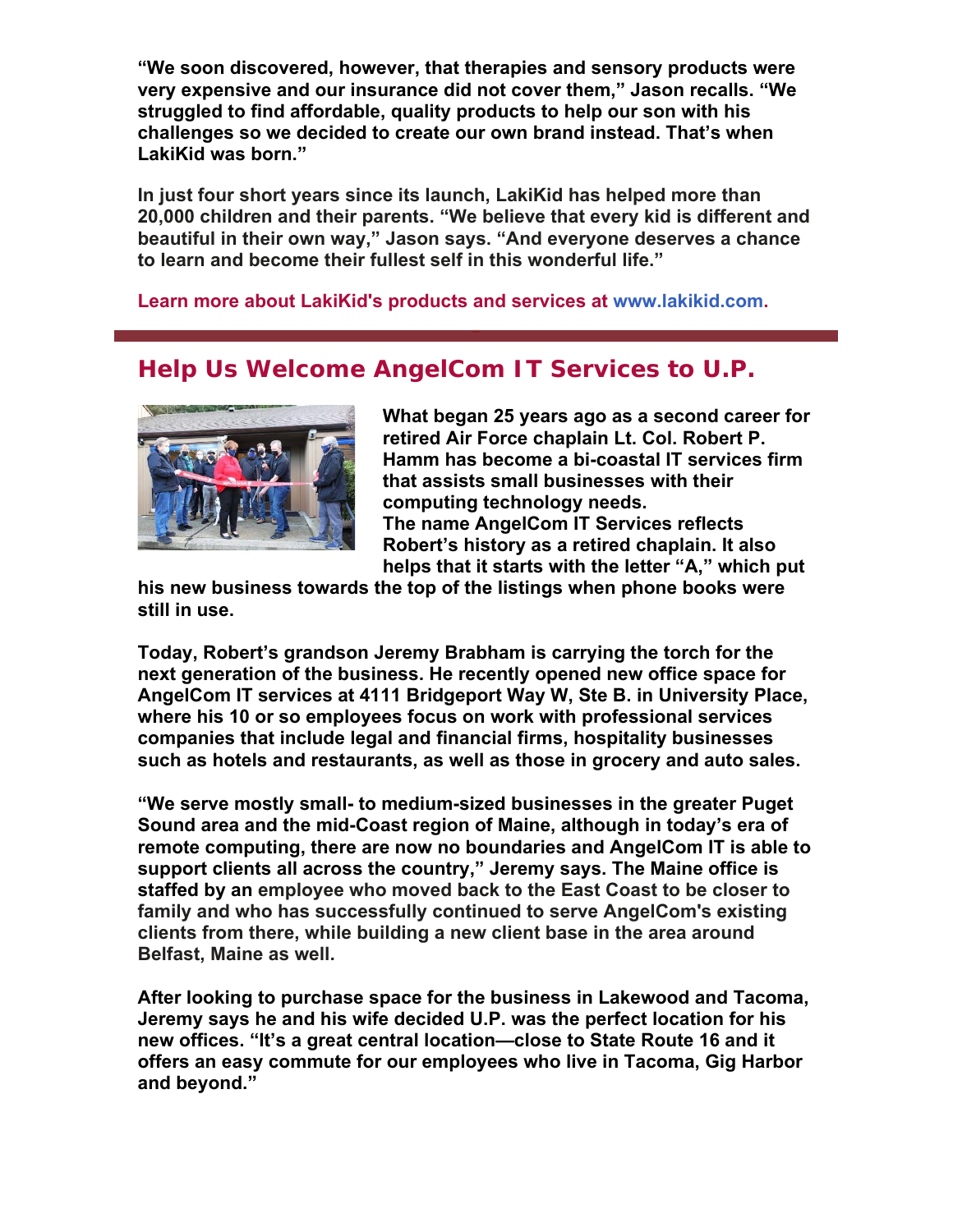#### **Get Linked UP Today**



**Be sure your business is on the Economic Development Department's email list so you can receive time-sensitive updates on news, COVID recovery programs and more. And help us make sure every business in University Place is Linked UP by reminding other business owners you interact with to sign up as well. Thank you.**

**Join our Email List**

## **March's REcovery Theme: RE-fresh Your Space**

*Throughout 2021, each issue of Talking UP will feature an aspect of how you can strengthen and enhance your post-COVID recovery efforts.* 

**The arrival of Spring in 2021 holds special meaning, doesn't it? We made it through a long winter of pandemic-induced losses, closures, etc. But now it's time to do some spring** 



**cleaning: to let go of the events of the last year and open our minds to new possibilities.** 

**Things are looking UP! Is your business reflecting that?**

**For retailers and restaurants especially, this is a great time to look at your spaces in a new light. Here are some tips on how to make sure your business is ready to welcome customers back:**

- **Bring in an outsider (or two) to look at your space with a fresh pair of eyes. When we occupy the same space for a period of time, we can become "blind" to the things that others see right away, like cluttered counters, dusty shelves and crowded aisles.**
- **Make this the spring that you clean everything from top to bottom: sweep away cobwebs in the corners and ceilings; clean the floors (including carpets, if need be); take down light fixtures and rid them of dust and dead bugs.**
- **Wash those windows! Make it easy for people to see what you have to offer by removing old posters, flyers, etc., and make your windows sparkle.**
- **Employ the Costco "treasure search" model. Move your merchandise around occasionally so people have more reason**